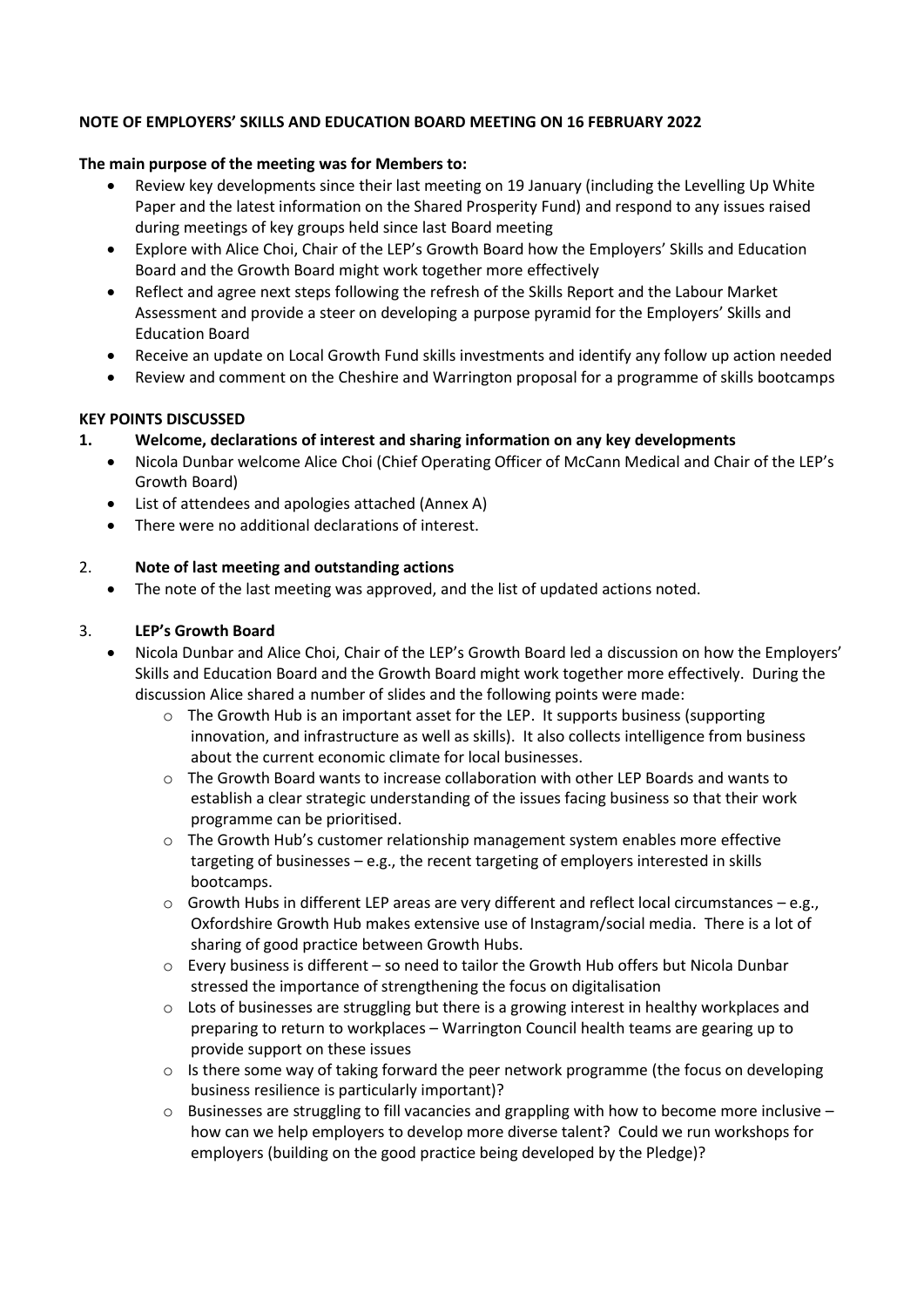- $\circ$  A check list/good practice guide for employers to use when recruiting could be helpful in promoting diversity (improving the content of job adverts, recruitment practices)
- $\circ$  The Growth Hub is focused on providing proactive responses to business could there be more support for social enterprises?
- $\circ$  The public sector could do more to ensure that public investments include commitments to support local communities
- In conclusion Nicola thanked Alice and Andy for attending the meeting and Alice agree to share her slides and ask Members to suggest follow up actions **ACTION ALICE CHOI AND ALL MEMBERS**

#### 4. **Feedback from key meetings/activities since last Employers' Skills and Education Board**

• Members noted the meetings that have taken place since the last Employers' Skills and Education Board meeting.

## 4.1 **LEP Board**

- Nicola noted that the LEP CEO's latest report to the LEP Board had been circulated to Members.
- A key recent focus for the LEP Board has been the Levelling Up White Paper and the conclusion of the LEP Review.

## 4.2 **Accelerate**

• Kurt was not present at the meeting and was asked (via Pat Jackson) to provide a progress report. **ACTION PAT/KURT**

## 4.3 **Institute of Technology (IoT)**

• Dhesi reported that the first meeting with DfE had been held and 2 DfE project officers have now been appointed. The focus is to move forward over the next 6 months to achieve sign-off of the capital and governance arrangements. It is also important to further strengthen the employer representation on the IoT Board

## 4.4 **Work Force Recovery and Economic Resilience Group**

Pat Jackson reported that the Group are focusing on the long-term unemployed – initially in Warrington, Crewe and Ellesmere Port. Lead operational managers and partnership managers have been identified in Crewe, Ellesmere Port and Warrington and raw data about the longer term unemployed in Crewe has now been collated and similar data is being collated for Crewe and Ellesmere Port. Jobcentre Plus colleagues are hopeful that they will be allowed to use trackers to assess the literacy, numeracy and digital skills of unemployed people. The work programme in Crewe, Ellesmere Port and Warrington is due to start in late March/early April.

## **5. Levelling Up White Paper, Shared Prosperity Fund and Refresh of Skills Report – Next Steps**

## **5.1 Levelling Up White Paper and UK Shared Prosperity Fund**

- Members noted the publication of the Levelling Up White Paper and the UK Shared Prosperity Fund prospectus and expressed some concern at the Government's approach to focus on variations in disadvantage between regions of the country rather than within regions. Members were concerned about the impact of this approach on investment decisions which might be formula based. They agreed that it is important to ensure the Government has a better understanding of local challenges – e.g., in North Warrington, Crewe and Ellesmere Port.
- Members also noted the focus in the White Paper on systems changes needed to address levelling up
- Concern was expressed about the divides that exist between the ageing population, the numbers of people who are seeking work and the nature of current vacancies
- There was concern about the gap between ending of European Social Funding and the start of the UK Shared Prosperity Fund as well as a recognition that the current support for unemployed might need to be refocused on the long-term unemployed and those choosing economic inactivity.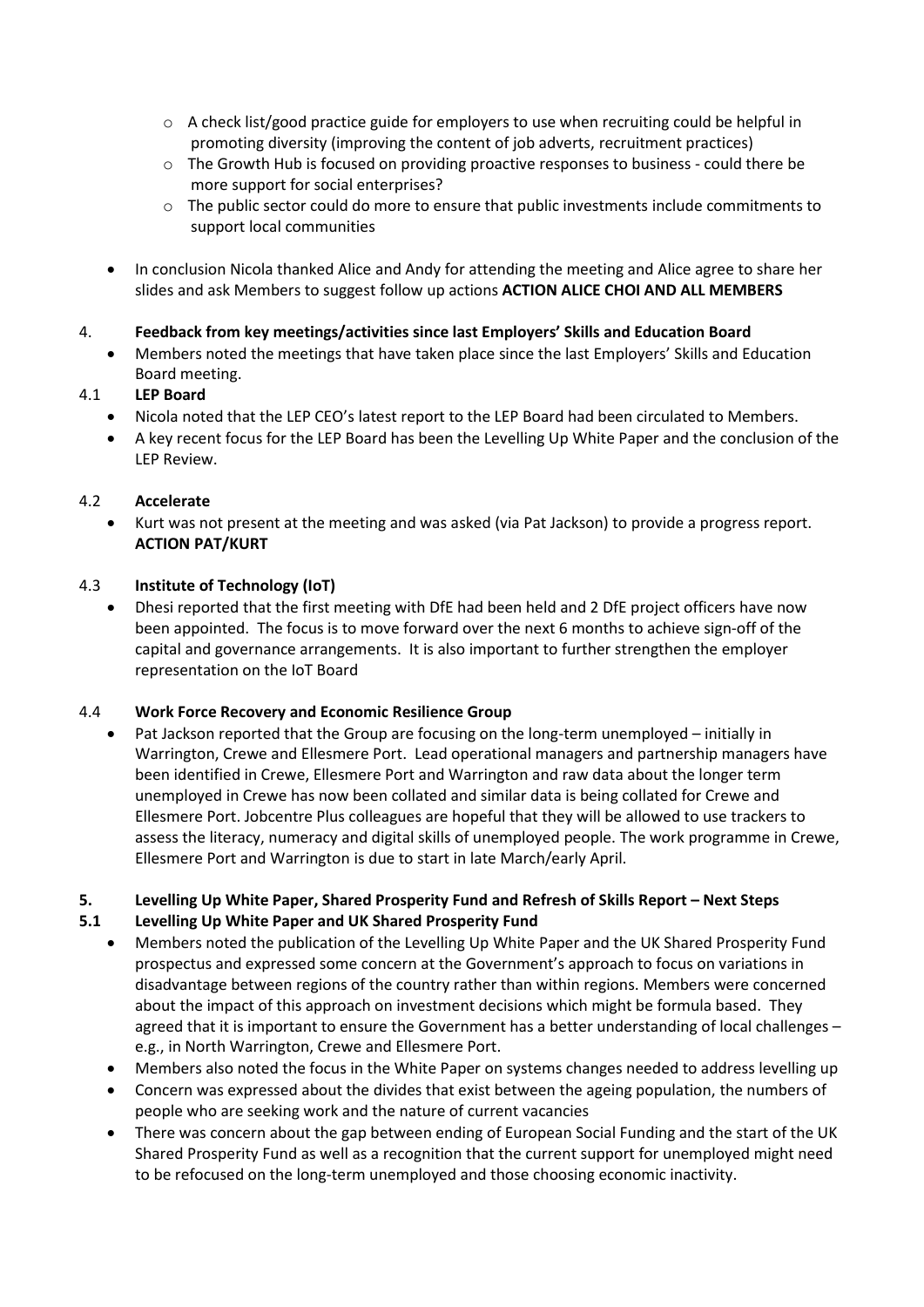• It was noted that the UK Shared Prosperity Fund has to be run at local level so administrative machinery will be needed – possibly to involve joining up across Cheshire and Warrington to create economies of scale.

## **5.2 Skills Purpose Pyramid**

• Members noted the proposed changes to the Skills Purpose Pyramid – the pyramid might need to be revised following the meeting of the Task and Finish Group on 23 Feb when they will be focused on impact measurements.

## 5.3 **Funding Priorities and the Future of the Jobs Portal**

- It was noted that the LEP has not yet received their funding allocation but will need to prioritise funding.
- Nicola commented that it was a good time to review the Jobs Portal and the changing need for a portal – it had originally been set up in response to Covid in the expectation of large numbers of people seeking work – it was now being used by unemployed people but also increasing by local partners to develop a better understanding of current vacancies and the gap between the skills employers need vs the skills of unemployed people.
- Tim Smith commented that the Portal was useful in terms of real-time analysis of vacancies but advisors in the local authority tended to use other sources (Indeed) to help identify job opportunities for unemployed people.

# **6. Local Growth Fund Skills Investments**

• Sarah Williams provided an update on progress to date for each of the Local Growth Fund skills investments and asked Members to make contact with the investments they are sponsoring to identify any key issues or areas where the investments might need support. It was noted that all the investments are struggling to engage employers.

## 7. **Skills Bootcamps**

- Pat reported that a proposal for a programme of skills bootcamps had been submitted to the Department for Education on 14 February. Pat thanked Members for their support in helping to develop the proposal at such short notice.
- Member expressed concern at the time the Department for Education had allowed for preparing the proposals but were impressed by the way local partners had worked together with Pat and Sarah William to develop a proposal with support from local employers. The Department for Education response to the proposal is expected by 28 Feb.

# **8. Pledge and Career Hub**

- In Paul Colman's absence, Grace Sheldon provided an update on the Pledge and the development of a Cheshire and Warrington Careers Hub. Key points to note:
	- $\circ$  The Careers Hub priorities for 2022/23 were submitted to the Careers and Enterprise Company (CEC) on 14 January. Initially the Hub will provide more strategic support for 21 schools/colleges with high numbers of students on free school meals in areas of deprivation.
	- $\circ$  On 9 Feb there was a quarterly review with CEC the CEC are pleased with progress and work is under way across the Pledge team to prioritise support for schools/colleges that are struggling with their careers work. The CEC are keen to accelerate the development of the Careers Hub - all our schools/colleges will be invited to join the Hub over the next year. Members agreed that this was an important opportunity to accelerate progress.
	- $\circ$  A core element of the Careers Hub includes a cornerstone employers' group that can provide strategic leadership and work collaboratively to improve outcomes for our disadvantaged young people. A small group of employers will initially be invited to join the group. The first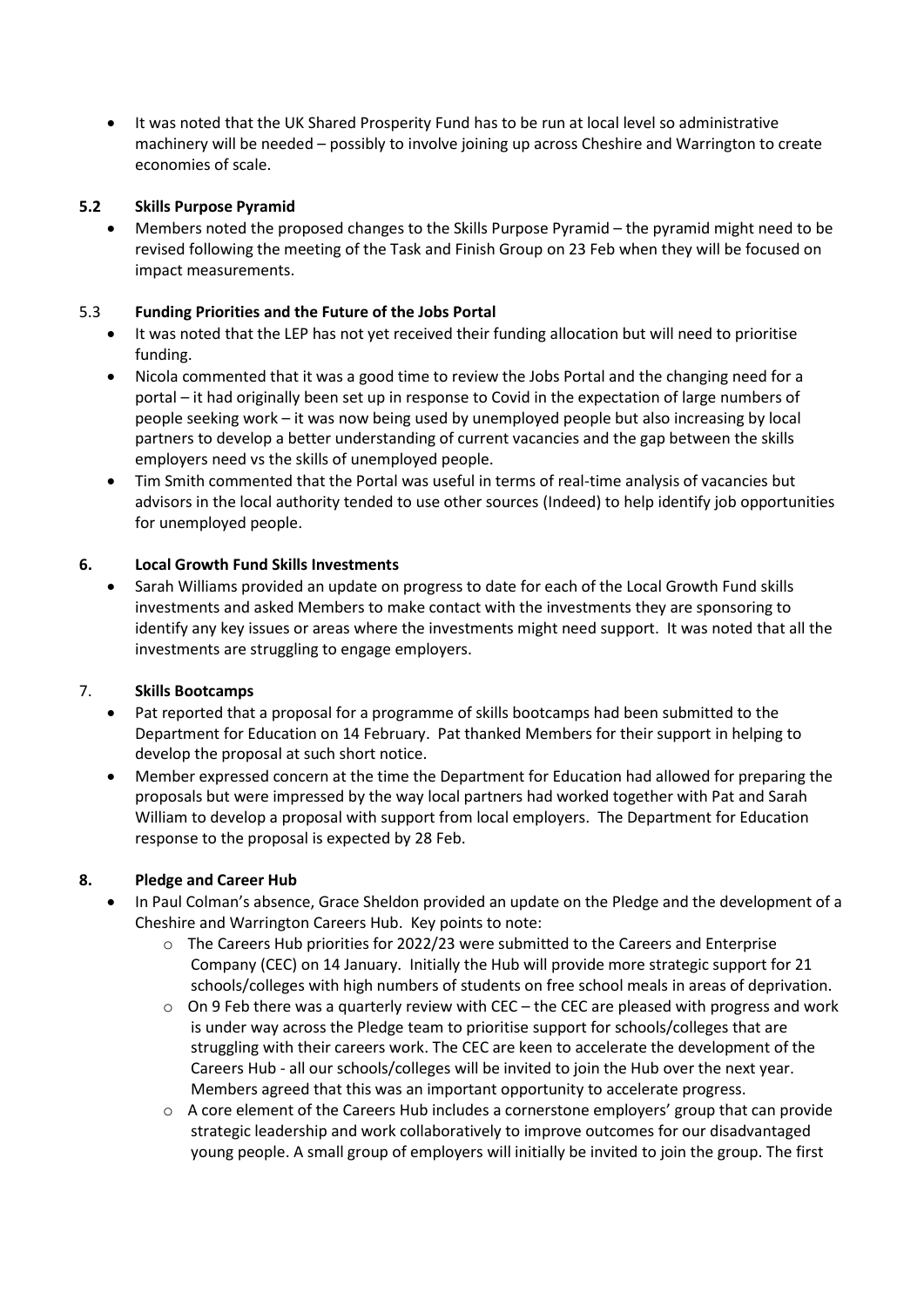meeting will be  $3^{rd}$  March 9.00- 10.00 and Members were asked to identify any individuals from local businesses that might join the group. **ACTION ALL MEMBERS**

- $\circ$  Another key requirement of the Careers Hub is a steering group to provide strategic direction and oversee delivery of the strategic hub plan and performance against key performance indicators. Members agreed that it would be important that the steering group fits within the existing governance structures whilst maintaining a focus on Careers Hub issues.
- $\circ$  Members agreed that the Careers Hub Steering Group should be established as a new governance group with a clear careers hub remit with members to include representatives of local schools in Crewe, Ellesmere Port and Warrington and some joint membership with the Pledge Management Board. The Careers Hub Steering Group would meet quarterly immediately following Pledge Management Board meetings (reduced to quarterly).
- $\circ$  The 26<sup>th</sup> January careers conference had a good attendance from schools and colleges who are keen to collaborate and share good practice. A recent survey of career leads in schools had identified resourcing problems and the need to increase engagement with senior leaders and governors in schools
- $\circ$  On the 1<sup>st</sup> July the Pledge intend to host a face-to-face network event that brings together approximately 150 stakeholders to celebrate successes, highlight future priorities, share best practice and build momentum for the next phase of work including the Careers Hub. Members were asked to put the date in their diaries and suggest suitable venues **ACTION ALL MEMBERS**

# 9. **Any Other Business and Date of Next Meetings**

- There was no further business. Date of next meetings 16 March 2022
- Items for the next agenda include:
	- o A presentation from Hartree (suggested by Phil Atkinson)
	- $\circ$  A discussion with Colin Billingsley (Jobcentre Plus) about planned work with longer-term unemployed people in Crewe, Warrington and Ellesmere Port
	- o A discussion about the consultation by Cheshire and Warrington's Sustainable and Inclusive Growth Commission
	- o Update from Employers' Skills and Education Board Local Growth Fund Skills investment sponsors